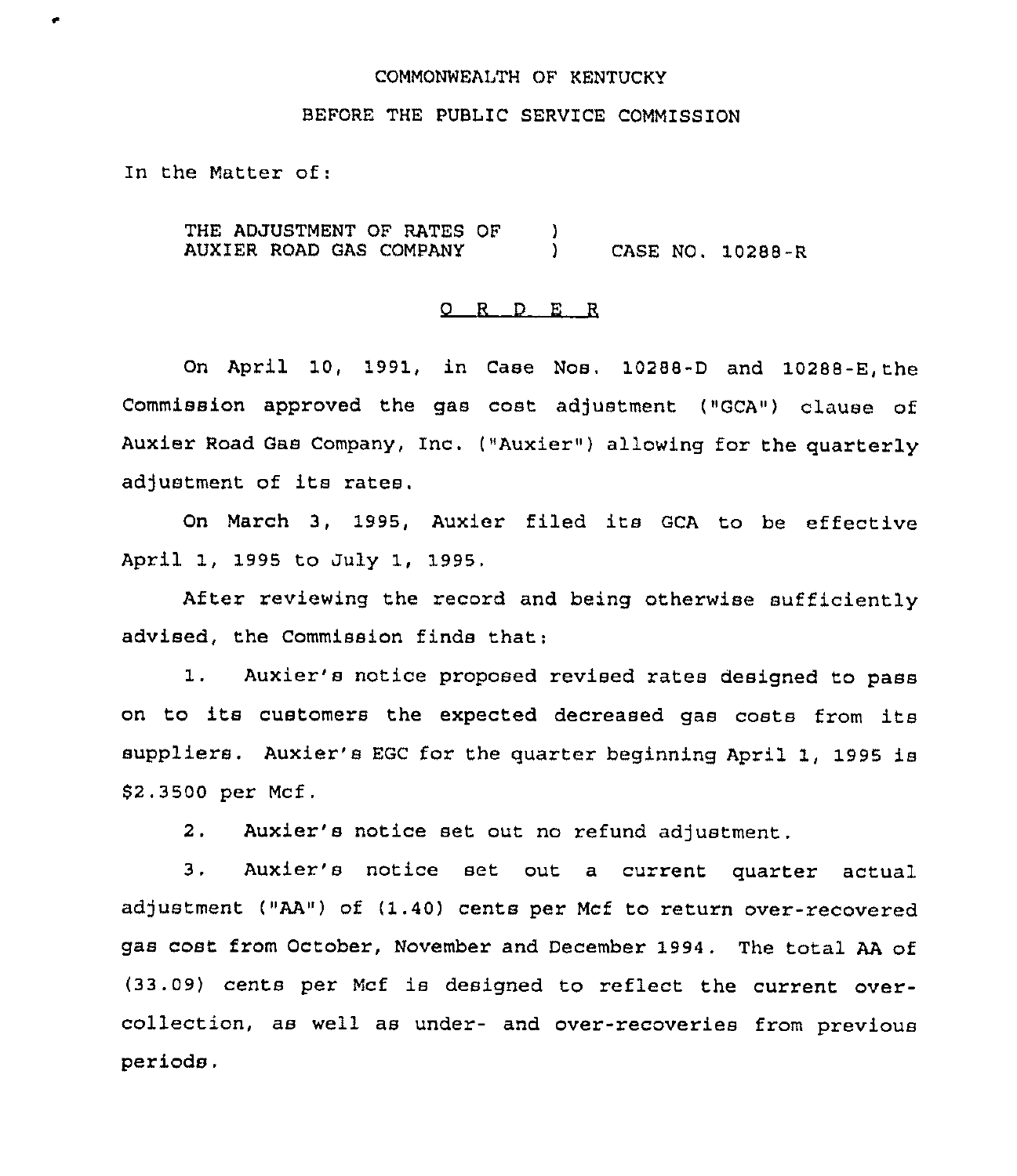Auxier's notice set out a current quarter balancing 4. adjustment ("BA") which was incorrectly calculated by dividing the remaining \$2,176 undercollection by 9 months sales instead of 12 months sales. The BA should be 3.75 cents per Mcf.

These adjustments produce a gas cost recovery rate of  $5.$ \$2.0566 per Mcf. 3.33 cents per Mcf less than the prior rate.

The revised rate adjustment in the Appendix to this Order  $6.$ is fair, just, and reasonable, in the public interest, and should bo effective with nervice rendered on and after April 1, 1995.

IT IS THEREFORE ORDERED that:

 $1.$ The rates proposed by Auxier are hereby denied.

The rates in the Appendix to this Order are fair, just,  $2.$ and reasonable, and are effective for service rendered on and after April 1, 1995.

Within 30 days of the date of this Order. Auxier shall  $3.$ file with this Commission its revised tariffs setting out the rates authorized herein.

Done at Frankfort, Kentucky, this 6th day of April, 1995.

PUBLIC SERVICE COMMISSION

Leman

Commissioner

ATTEST:

Executive Director